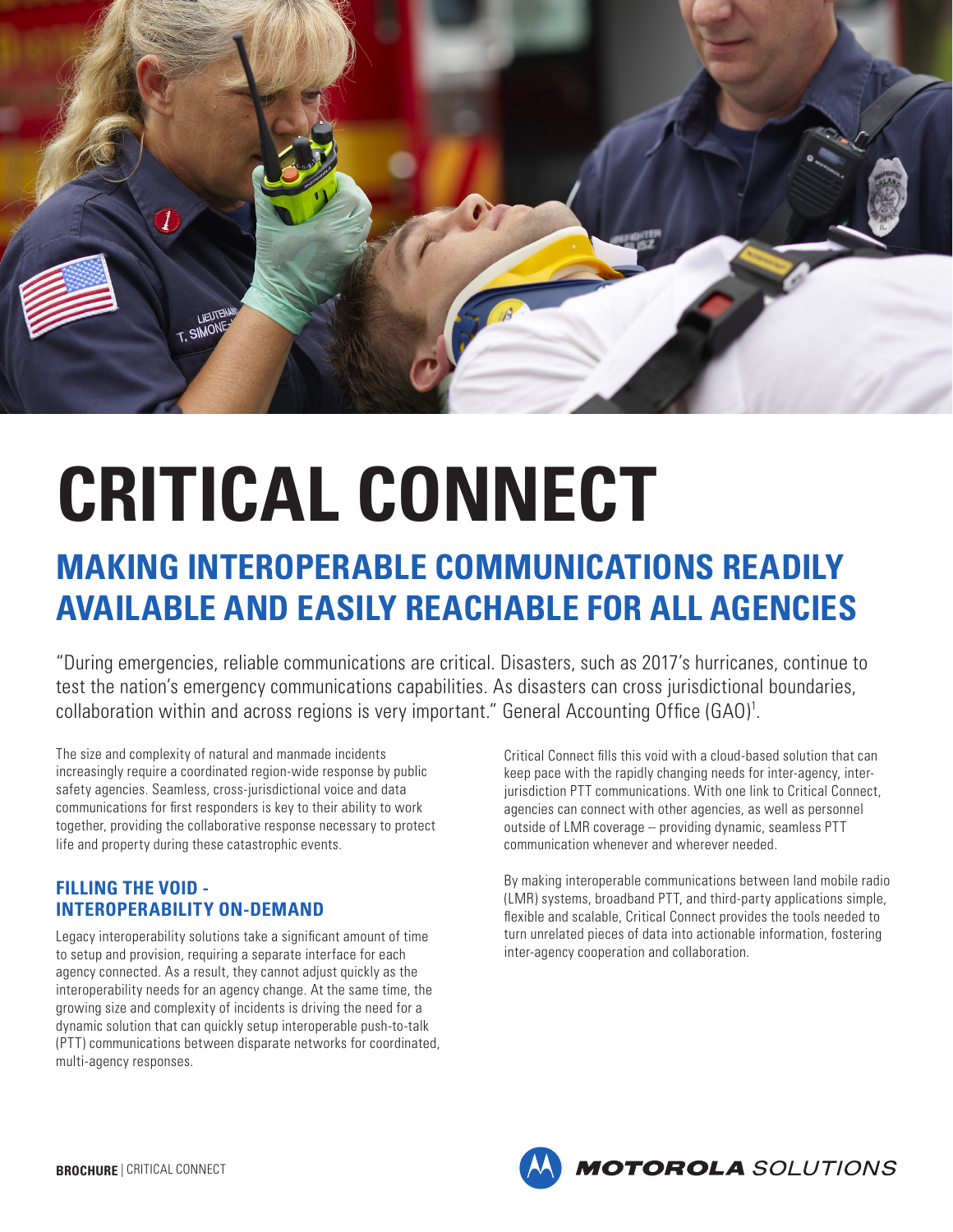#### **SIMPLE, STANDARDS-BASED INTEROPERABILITY**

A single, secure P25 ISSI (Inter RF Subsystem Interface) connection provides standards-based interoperability with internal groups and external organizations, reducing both the cost and complexity of interoperable PTT communications.

With one link to Critical Connect, state, local and federal agencies can connect to other agencies, as well as carrierintegrated broadband PTT platforms for interoperable PTT communications independent of device and network.

## **FLEXIBLE, INTELLIGENT CONNECTIVITY**

Customers can select with whom they want to connect from a directory of agencies and broadband PTT carriers, quickly setting up and tearing down connections as needs change.

Critical Connect also simultaneously translates between communication protocols to ensure that each endpoint receives the format appropriate for its device and network.

In addition, it is easy to configure those connections with a userfriendly administration tool that allows agencies to setup the right combination of interoperable talkgroups necessary to address any incident or event.



#### **SCALABLE, FULLY-FEATURED COMMUNICATIONS**

Whether an agency needs to connect to two or 20 unique agencies, Critical Connect scales to meet the requirement. Critical Connect is a subscription-based interoperability service as opposed to the capitalintensive solutions offered previously. The monthly subscription fee allows customers to adjust their level of service quickly and easily as needs grow.

Critical Connect also supports a full set of features, equivalent to those supported by a wireline direct connection, for interoperable communications between ASTRO® 25 networks.